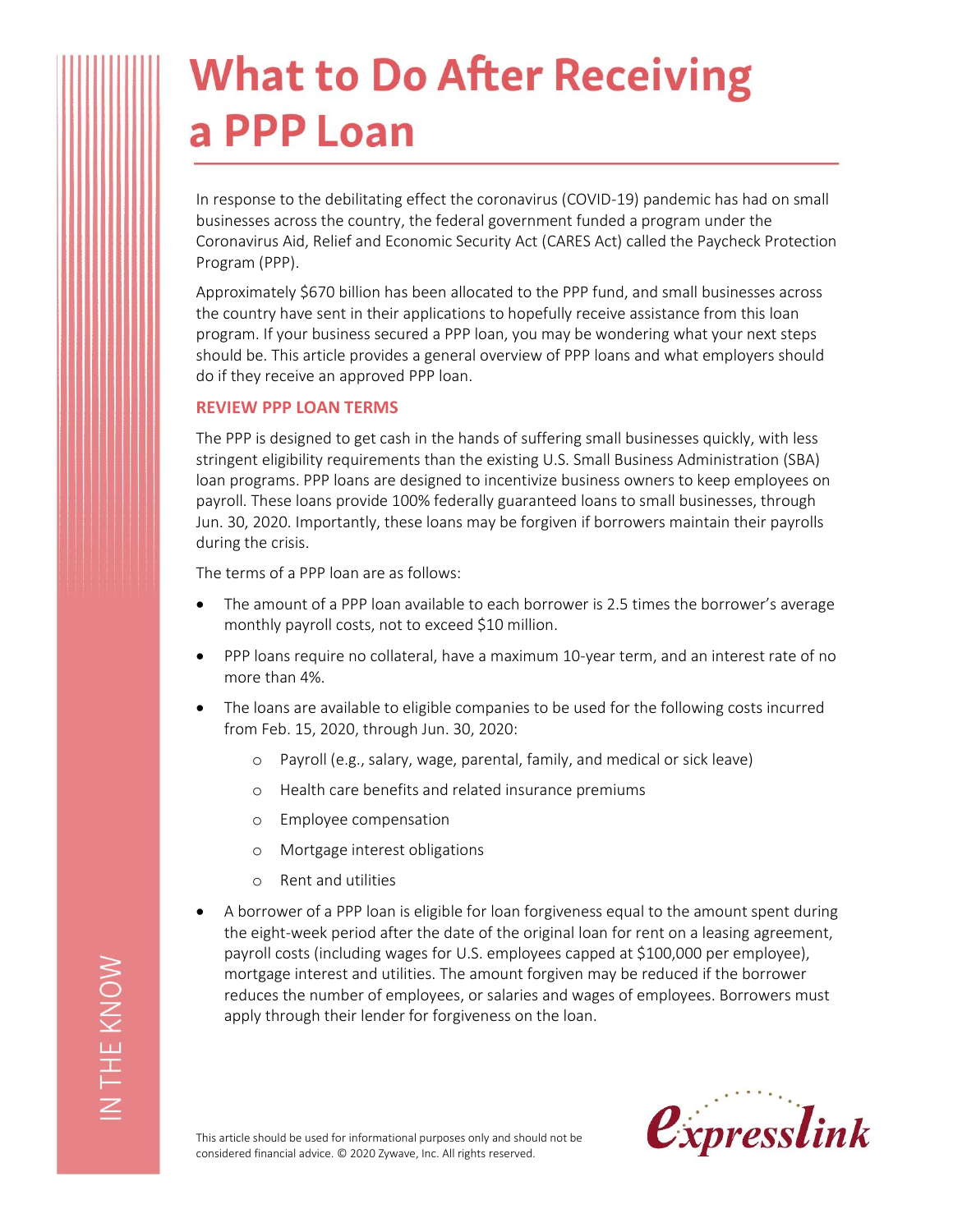Employers should work with their SBA-approved lender for any questions related to their PPP loan.

# **USING FUNDS APPROPRIATELY TO REMAIN ELIGIBLE FOR FORGIVENESS**

U.S. small businesses that were able to secure financial relief through the SBA's Payroll Protection Program should consider the following to help their cause for qualification of forgiveness of the full principal amount of the loan and any accrued interest:

- Use the loan funds only toward: payroll, including salary, wages, tips and covered benefits for employees; rent or mortgage interest; and utilities.
- Ensure at least 75% of loan funds are allocated for payroll costs.
- Maintain the level of full-time employee (FTE) headcount without reduction during the eight-week covered period.
- Maintain the salaries and wages of your workforce during the eight-week covered period. Any reduction of more than 25% for any employee who makes less than \$100,000 will reduce the amount forgiven.
- Preserve proper documentation to support the amount of proceeds used for payroll costs, rent or mortgage, and utilities.
- Prior to June 30, 2020, restore all full-time employment and salary levels back from any reductions made between Feb. 15, 2020, and April 26, 2020.

As mentioned above, preserving proper documentation is important, as this information will be used by your lender when evaluating whether an employer qualifies for PPP loan forgiveness. For more information regarding loan forgiveness eligibility, click [here.](https://www.sba.gov/funding-programs/loans/coronavirus-relief-options/paycheck-protection-program#section-header-7)

# **APPLYING FOR LOAN FORGIVENESS**

The CARES Act requires employers to apply for loan forgiveness with the same lender they applied for the PPP loan at the end of the eight-week period following the disbursement of their loan. When applying for loan forgiveness, employers will need to provide the following information:

- The total requested amount to be forgiven
- Documentation verifying the number and pay rate of FTEs on payroll, including:
	- o Payroll tax filings with the IRS
	- o State income, payroll and unemployment insurance filings
- Documentation verifying covered mortgage interest, rent or lease obligations, and utilities
- Certification from an authorized representative for the employer that all supplied documentation is true to the fullest extent possible
- Certification from an authorized representative for the employer that the amount requested to be forgiven complies with PPP guidelines

After submitting an application, lenders must make a decision on whether an employer's PPP loan will be forgiven, or how much of the loan will be forgiven, within 60 days. In some cases, a lender may ask for additional information. Employers should monitor their application and pay attention to any requests for additional information. For questions on your company's loan forgiveness eligibility or application, contact your lender.